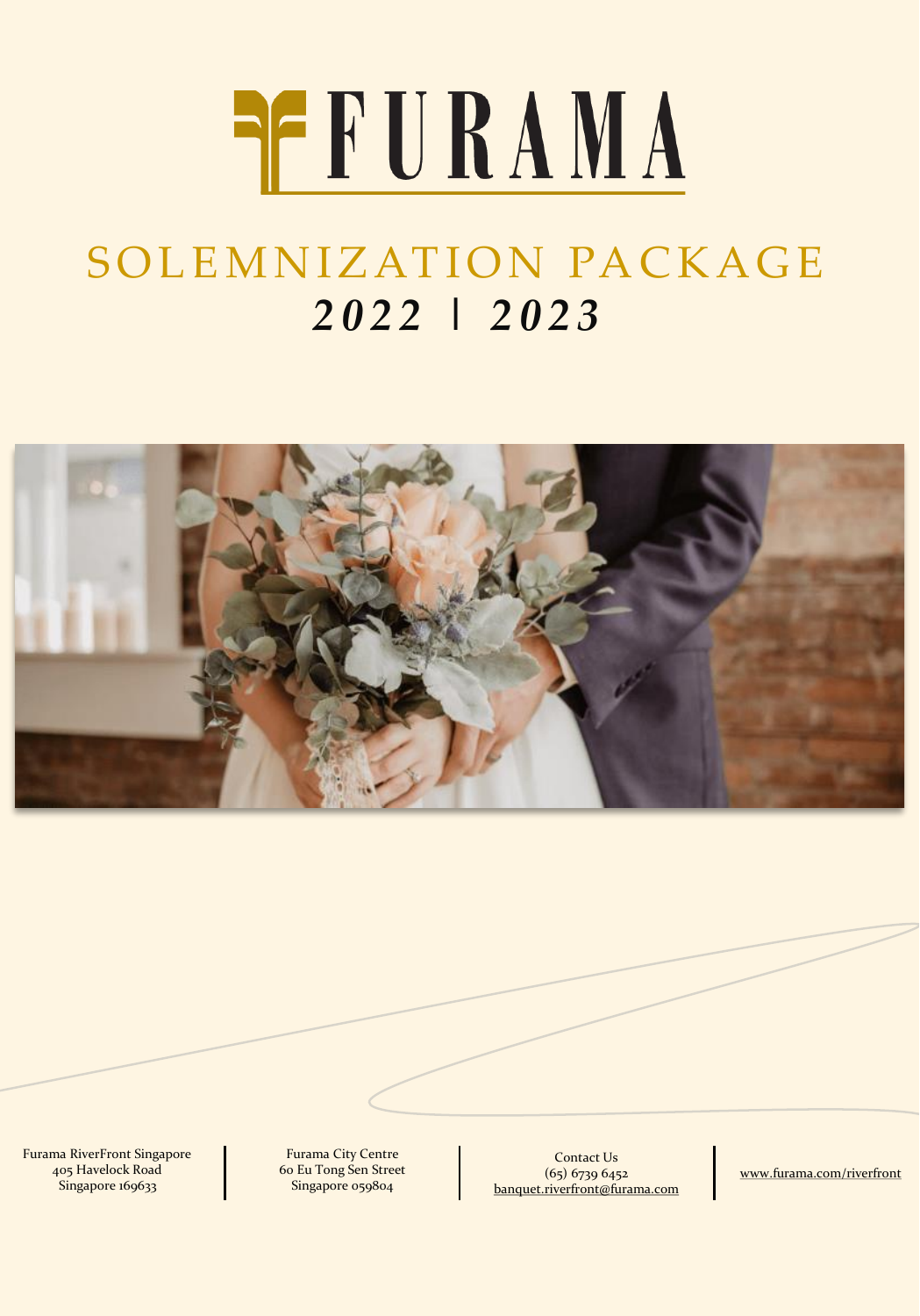# **PACKAGE INCLUSIONS**

// free flow of soft drinks & chinese tea

// waiver of corkage charge for hard liquor (sealed bottles & duty paid)

// complimentary 03 hours usage of private function room space

// wedding favors for guests

// guest signature book

// dummy cake for cake cutting ceremony

// complimentary car park coupons for up to 20% of the guaranteed attendance

//ROM solemnization decorations

Furama RiverFront Singapore 405 Havelock Road Singapore 169633

Furama City Centre 60 Eu Tong Sen Street Singapore 059804

Contact Us (65) 6739 6452 [banquet.riverfront@furama.com](mailto:banquet.riverfront@furama.com)

[www.furama.com/riverfront](file://frffp2/fnb$/CATERING SALES/Packages/ALWAYS EDIT FROM HERE (F&B COORDINATOR ONLY)/Past Packages/End on 28 June 2019/www.furama.com/riverfront)

ROM SOLEMNISATION PACKAGE 2022 / 2023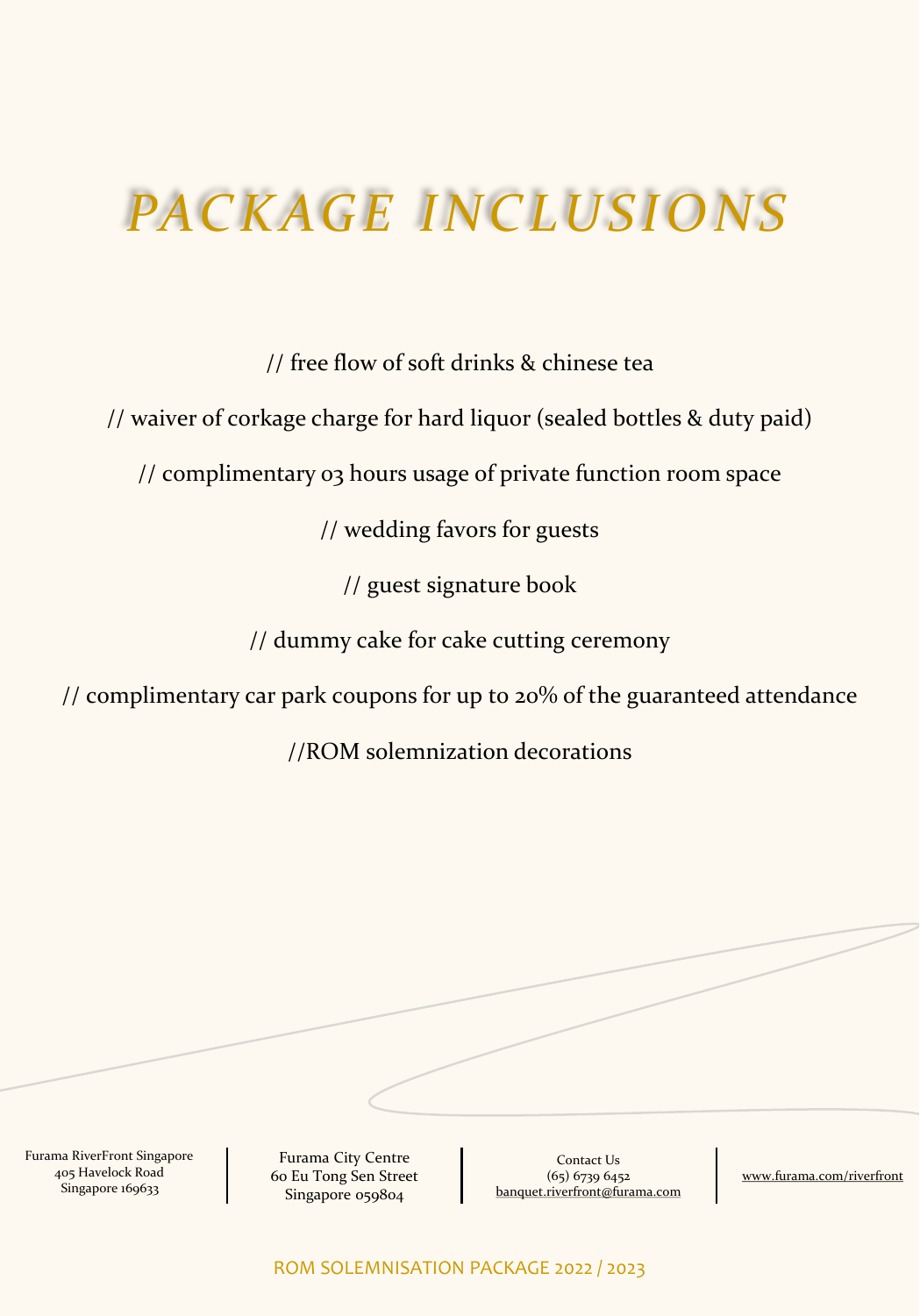# *PR I C I N G S*

| <b>Set Menu</b>   | <b>Private Function Room</b><br>(Min. Guaranteed of 50 pax) |
|-------------------|-------------------------------------------------------------|
| <b>Set Lunch</b>  | $$828.00++$ per table of 10 persons                         |
| <b>Set Dinner</b> | $$928.00++$ per table of 10 persons                         |

• *Package prices are valid for solemnisations held before 31st December 2022. Prices are subject to an additional Goods and Services Tax (GST) and Service Charges* • *Package prices are subjected to change without prior notice.*

ROM SOLEMNISATION PACKAGE 2022 / 2023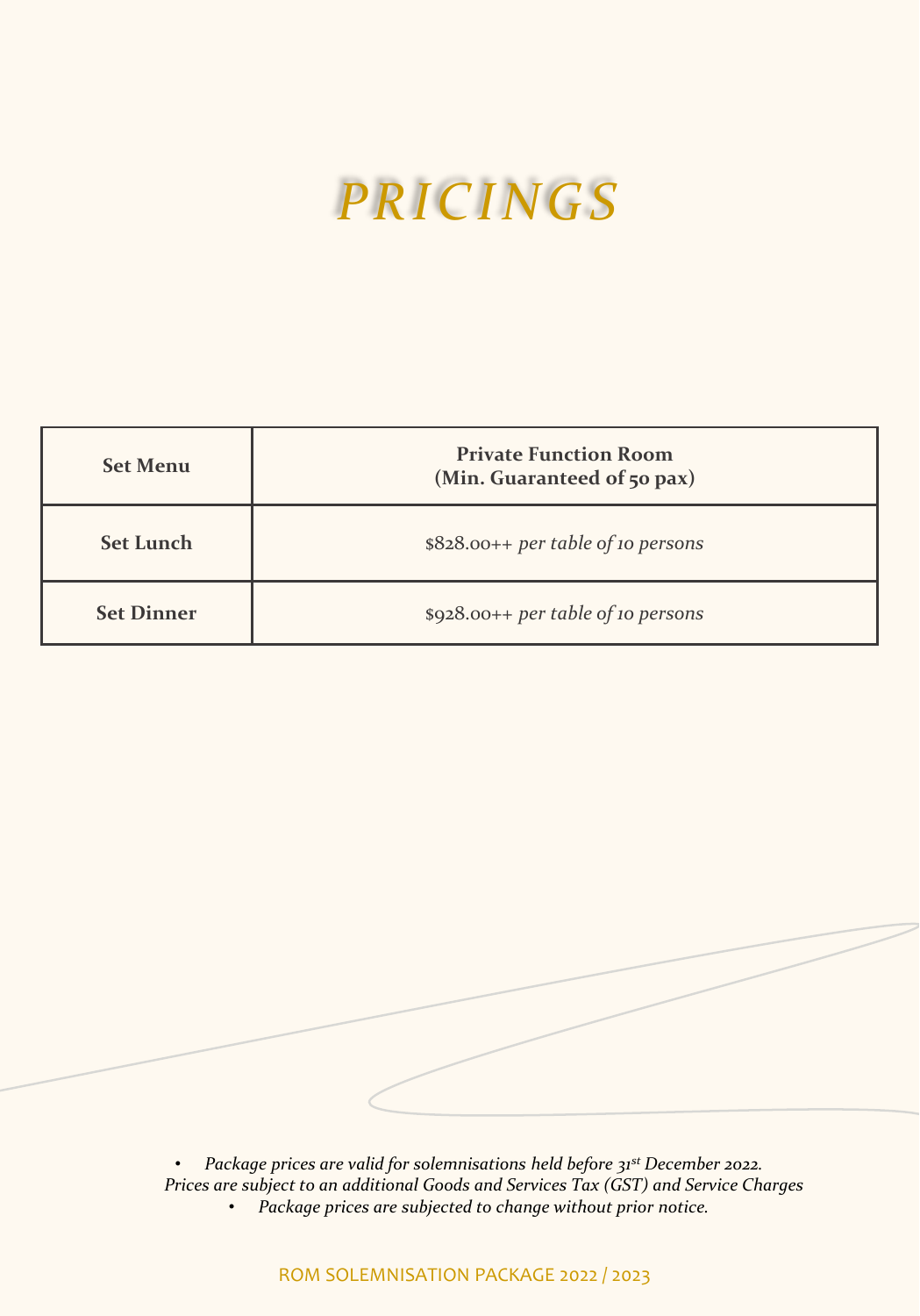# *INDONESIAN SET MENU*

*( F u r a m a R i v e r F r o n t )*

#### **APPETIZER - KINTAMANI COMBINATION (Choose 5 items)**

- ❑ Prawn Salad ❑ Quail Egg
- 

- 
- ❑ Seafood Roulade ❑ Hot & Spicy Baby Squid
- 
- ❑ Samosa ❑ Guava Chicken
- ❑ Deep Fried Baby Squid ❑ Spring Roll
- 
- ❑ Chicken Satay with Peanut Sauce

#### **SOUP**

- ❏ Sop Buntut *(Beef Oxtail Soup with Carrot and Potatoes)*
- ❏ Sop Kambing *(Mutton Soup with Vegetables)*
- ❏ Sop Ayam Bali *(Clear Chicken Soup served with Chicken Meatballs and Green Papaya)*
- ❏ Sop Nelayan *("Nusantara Style" Hot & Spicy Seafood Soup)*

#### **MAIN COURSE**

#### **CHICKEN**

- ❏ Ayam Panggang Pengantin *(Grilled Chicken with Spicy Green Chilli Sauce)*
- ❏ Ayam Panggang Rica-Rica *(Grilled Chicken topped with Homemade Sauce)*
- ❏ Ayam Panggang Taliwang *("Lombok Style" Spicy Grilled Chicken)*
- ❏ Ayam Panggang Rujak *("Kintamani Style" Grilled Chicken)*

#### **BEEF / MUTTON**

- ❏ Lapis Daging Surabaya *(Sliced Beef Sautéed with Butter, Tomato Paste and Green Chilli)*
- ❏ Daging Rendang Sumatra *(Beef Simmered in Spicy Coconut Gravy)*
- ❏ Daging Sambel Belado *(Sliced Beef Sautéed with Hot Chilli Sauce)*
- ❏ Rendang Kambing *(Mutton Simmered in Spicy Coconut Gravy)*
- ❏ Gulai Kambing *(Mutton Stewed in Coconut Milk)*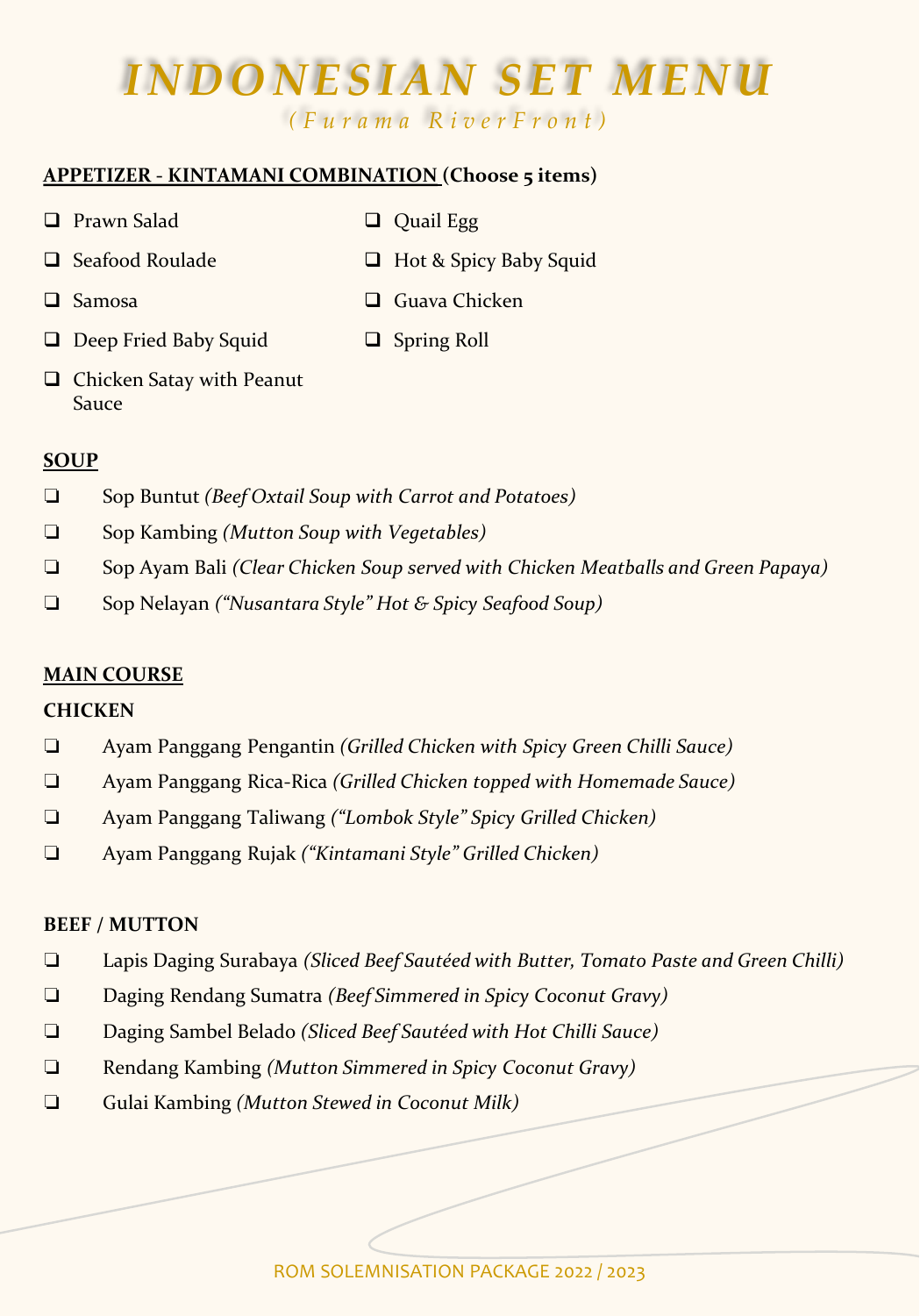# *INDONESIAN SET MENU*

*( F u r a m a R i v e r F r o n t )*

#### **VEGETABLES**

- ❏ Sayur Campur *(Sautéed Mixed Vegetables with Oyster Sauce)*
- ❏ Kailan Saus Tiram *(Baby Kailan Sautéed with Garlic & Oyster Sauce)*
- ❏ Tumis Kacang Madu *(Sautéed Honey Bean with Garlic & Oyster Sauce)*
- ❏ Tumis Brokoli *(Sautéed Broccoli with Garlic and Scallops)*

#### **FISH**

- ❏ Ikan Garupa Kukus Kintamani *(Steamed Garoupa topped with Homemade Chilli Sauce)*
- ❏ Ikan Siakap Saus Assam Manis *(Fried Sea Bass with Sweet & Sour Sauce)*
- ❏ Ikan Goreng Saus Cabe *(Deep-Fried Sea Bass topped with Homemade Spicy Sauce)*
- ❏ Ikan Siakap Balerang *(Deep-Fried Sea Bass topped with Black Soya Sauce)*

#### **PRAWN**

- ❏ Udang Goreng Mentega *(Deep-Fried Prawns with Butter and Curry Leaves)*
- ❏ Udang Woku *(Deep-Fried Prawns topped with Green Curry Sauce)*
- ❏ Udang Bumbu Bali *(Deep-Fried Prawns topped with Spicy Sauce)*
- ❏ Udang Assam Manis *(Sweet and Sour Prawns)*

#### **DESSERT**

- ❏ Es Chendol *(Fresh Coconut Milk with Kidney Beans, Green Jelly and Palm Sugar)*
- ❏ Es Teler *(Fresh Coconut Milk, Jackfruit, Avocado served with Condensed Milk)*
- ❏ Kintamani Sunset *(Fresh Coconut Milk, Black Jelly, Attap Seed, Red Bean, Green Jelly and Palm Sugar)*
- ❏ Bubur Hitam Manis *(Warm Black Glutinous Rice Dessert topped with Coconut Milk)*
	- Main Courses will be accompanied with a choice of Steamed Fragrant White Rice / Biryani Rice / Fragrant Yellow Rice / Pandan Rice \*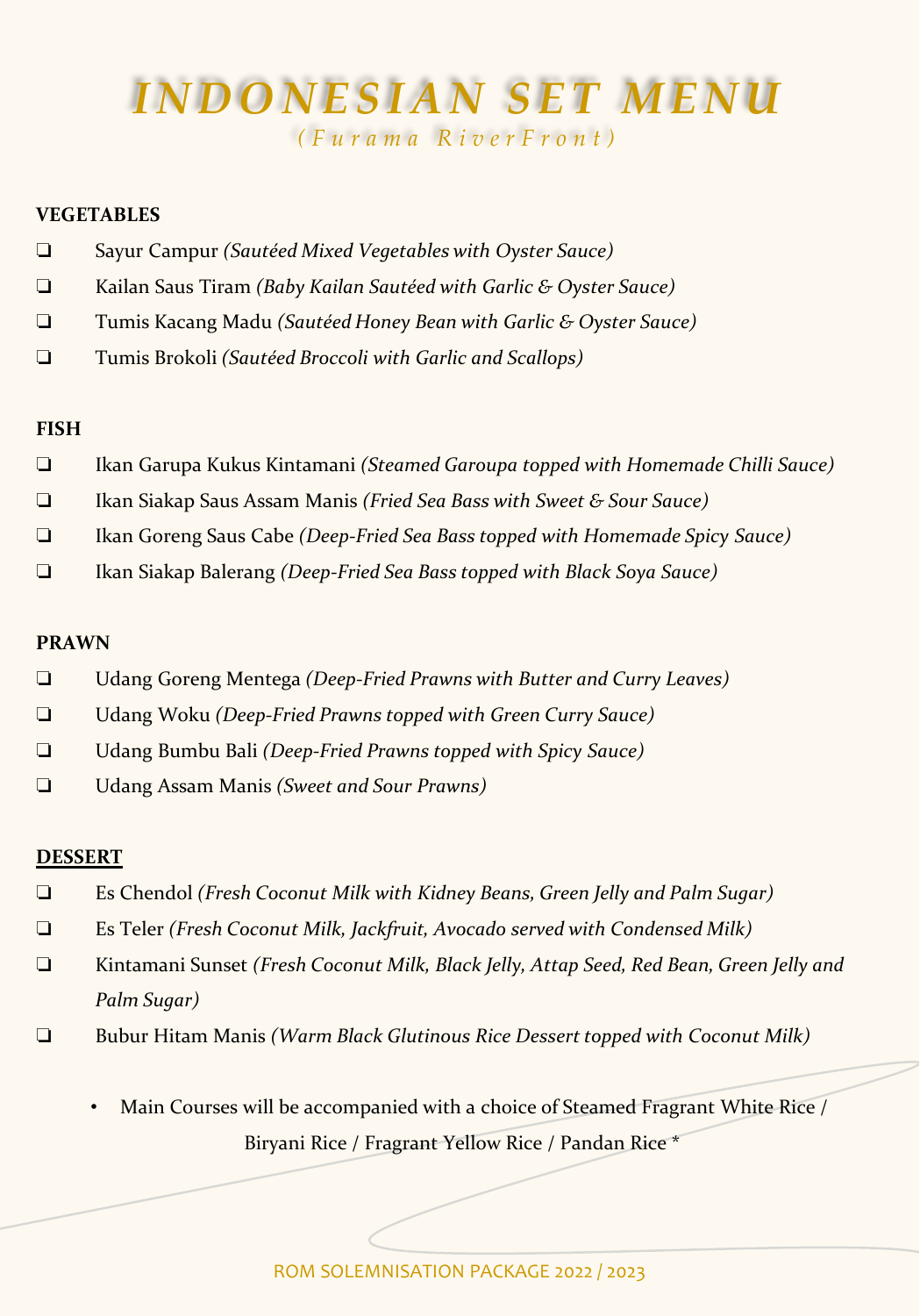# **MUSLIM SET MENU**

*( F u r a m a C i t y C e n t r e )*

#### **APPETIZER**

#### SAJIAN SEJUK & PANAS

- ❑ Prawn Salad with Mayonnaise ❑ Japanese Seasoned Baby Octopus
- ❑ Sotong Ball with Thai Sauce ❑ Spring Roll
- ❑ Seafood Roll

#### **SOUP (Pick 1 item of your choice)**

| □ | Sup Sayuran Bersama Makanan<br>Laut | Seafood Soup with Vegetables   |
|---|-------------------------------------|--------------------------------|
| □ | Soto Ayam Madura                    | Indonesian Style Chicken Soup  |
| □ | Sup Kambing                         | <b>Mutton Soup</b>             |
| □ | Sup Bakso                           | Beef Ball Soup with Vegetables |
| □ | Sup Ikan Bersama Sayuran            | Fish Soup with Vegetables      |
|   |                                     |                                |

#### **CHICKEN (Pick 1 item of your choice)**

- ❑ Ayam Goreng Mentega Stir Fried Chicken with Butter
- 
- ❑ Ayam Goreng Rangup & Saus Kachang Crispy Fried Chicken with Spicy Peanut Sauce
- 
- 

#### **OR**

#### **BEEF/ MUTTON (Pick 1 item of your choice**)

- 
- 
- 
- 
- 

#### **PRAWNS (Pick 1 item of your choice)**

- 
- 
- □ Udang Goreng Mentega Stir Fried Prawns with Butter
- 
- 

❑ Rendang Lembu Beef Simmered in Spicy Coconut Gravy ❑ Kambing Briyani Braised Mutton in Spicy Indian Spices ❑ Lembu Masak Semur Braised Beef in Dark Sweet Sauce ❑ Kambing Masala Fried Mutton in Spicy Indian Spices ❑ Kambing Masak Merah Braised Mutton with Spicy Tomato Sauce

❑ Udang Goreng Lada Sulah Wok Fried Prawns with Black Pepper ❑ Udang Lemak Chilli Padi Prawns Prepared in Spicy Coconut Sauce ❑ Udang Goreng Nestum Deep Fried Fried Prawns with Oats ❑ Udang Goreng Sambal Belado Fried Prawn with Spicy Chilli Sauce

❑ Ayam Goreng Berempah Deep Fried Chicken with Mixed Spices

❑ Opor Ayam Chicken in Creamy Coconut Gravy ❑ Ayam Lemak Nenas Cili Api Spicy Chicken in Coconut Gravy with Pineapple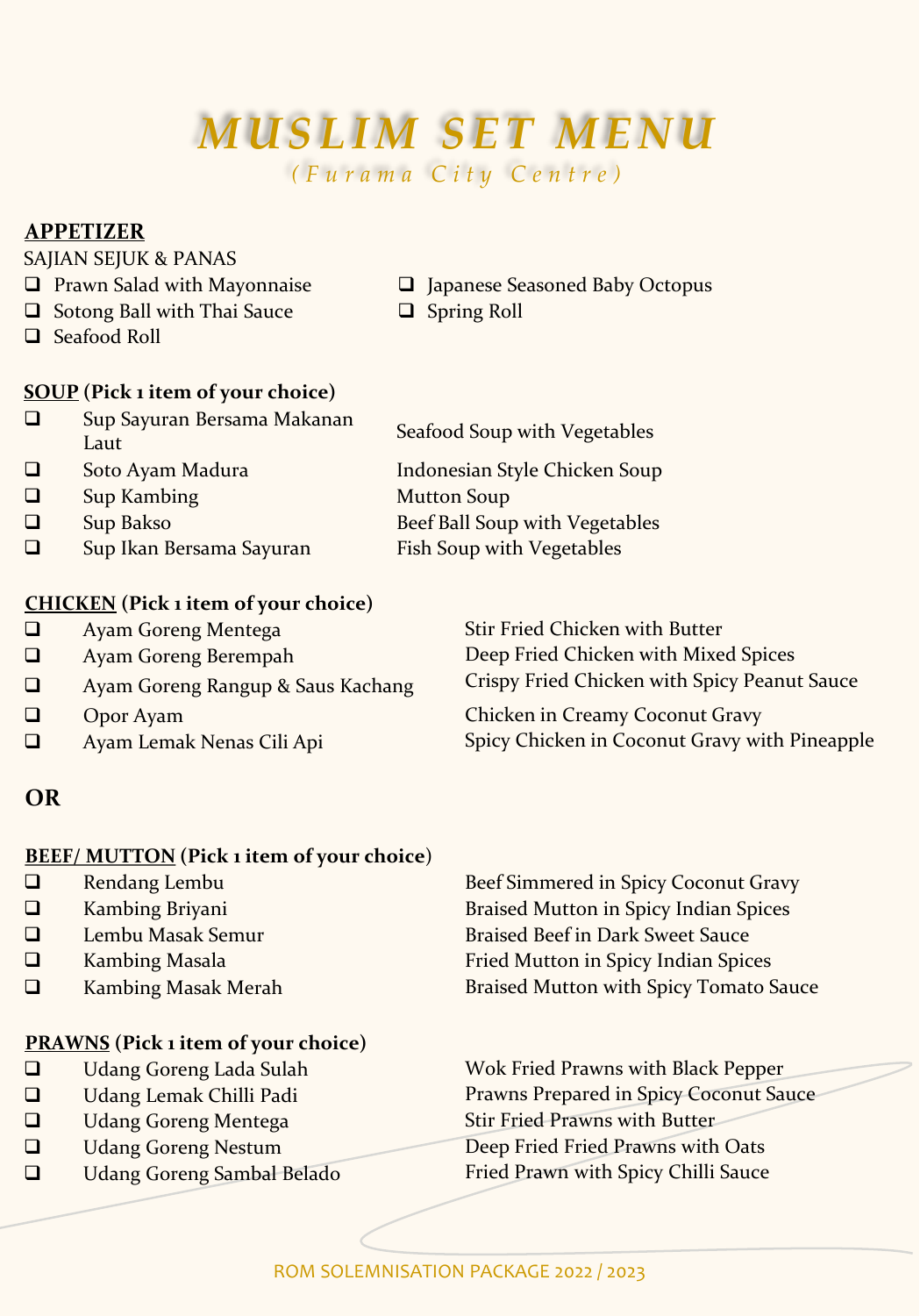### *MUSLIM SET MENU ( F u r a m a C i t y C e n t r e )*

### **VEGETABLES (Pick 1 item of your choice)**

- 
- 

### **FISH (Pick 1 item of your choice)**

- 
- 
- 
- 

❑ Sayur Campur Sautéed Mixed Vegetables with Oyster Sauce Baby Kailan Sautéed with Garlic and Oyster Sauce

❑ Ikan Siakap Masak Lemak Nenas Sea Bass in Spicy Coconut Sauce Fried Sea Bass with Sweet and Sour Sauce ❑ Ikan Goreng Tauchio Sea Bass Topped with Salted Soya Bean Paste Sea Bass Topped with Home-made Sweet Thai Chili

#### **RICE / NOODLE (Pick 1 item of your choice)**

| ❏                                    | Nasi Kitcheri                     | Steamed Fragrant Rice with Red Lentil                    |  |
|--------------------------------------|-----------------------------------|----------------------------------------------------------|--|
| $\Box$                               | Nasi Goreng Makanan Laut          | Seafood Fried Rice                                       |  |
| □                                    | Mee Goreng Sayuran                | Fried Vegetarian Yellow Noodle                           |  |
| □                                    | Nasi Bukhari                      | Steamed Fragrant Rice with Minced Meat and<br>Vegetables |  |
| ❏                                    | Laksa Goreng Bersama Makanan Laut | Fried Laksa Noodle with Seafood                          |  |
| $\Box$                               | Nasi Dhal                         | Steamed Rice with Yellow Dhal                            |  |
| □                                    | Nasi Jagung                       | <b>Steamed Corn Rice</b>                                 |  |
| DESSERT (Pick 1 item of your choice) |                                   |                                                          |  |

- 
- ❑ Agar Agar Badam Bersama Longan Chilled Almond Jelly with Longan
- ❑ Puding Mangga Bersama Buah Strawberi

❑ Bubur Hitam Manis Black Glutinous Rice Topped with Coconut Milk Sweet Wheat with Coconut and Palm Sugar Mango Pudding with Strawberry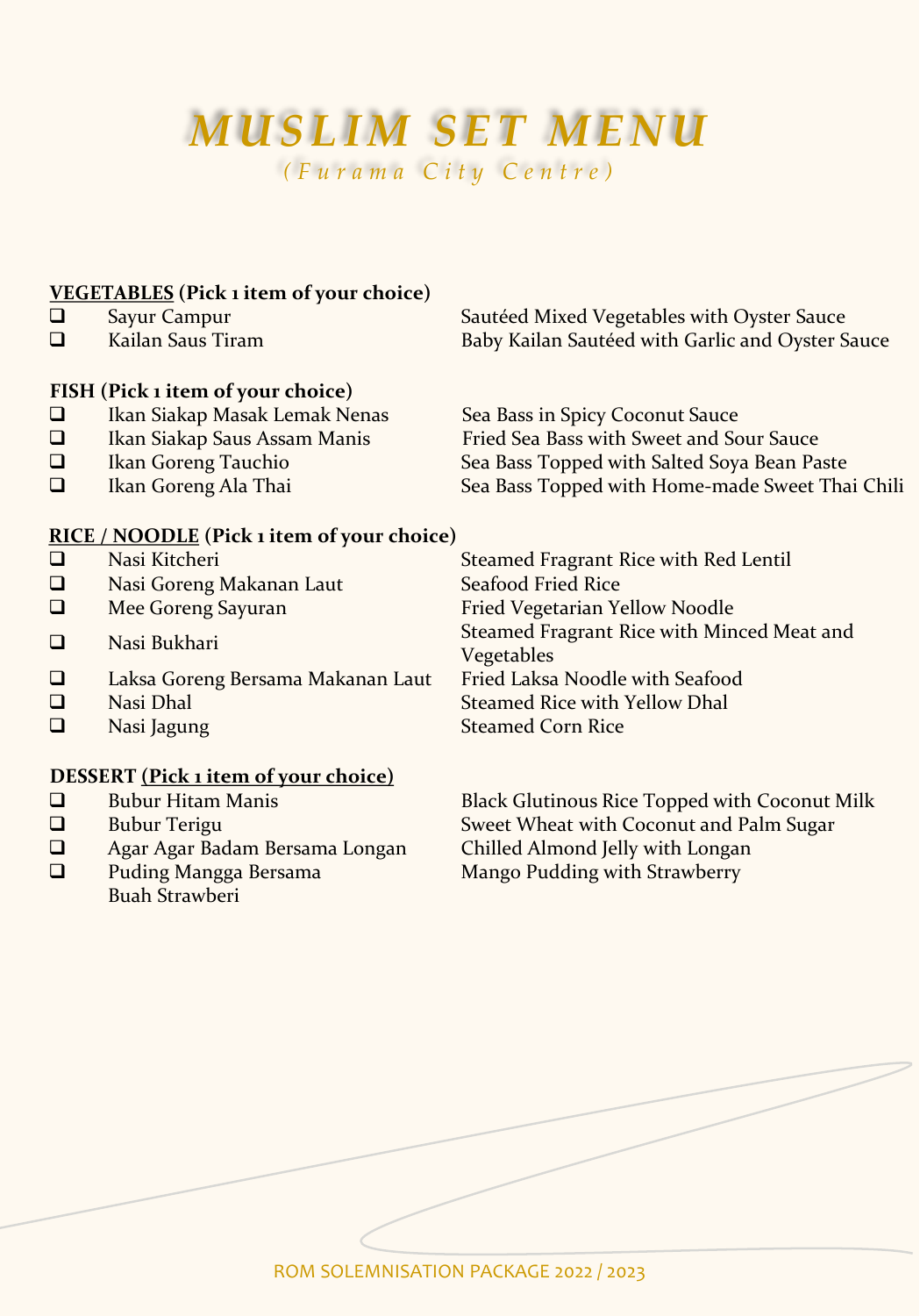### *C H I N E S E S E T M E N U*

**COLD DISH Combination (**Pick 5 of your own choice)

#### ❏ Topshell ❏ Chicken Bak Kwa ❏ Spring Roll ❏ Roasted Duck Roulade ❏ Prawn Salad ❏ Baby Octopus □ Deep Fried Silver Fish **SOUP (**Pick 1 of your own choice**) □** Braised Pumpkin Seafood Soup <br>● 金 瓜 海 鲜 汤 **□** Braised Fish Maw Soup with Golden Mushroom 鱼 鳔 金 菇 海 鲜 汤<br>□ Braised Three Treasures Seafood Soup 三 宝 海 鲜 汤 □ Braised Three Treasures Seafood Soup ❏ Braised Shark's Fin with Crabmeat Soup 红 烧 蟹 肉 翅<br>❑ Braised Shark's Fin with Seafood Soup 蟹 肉 会 海 王 翅  $\Box$  Braised Shark's Fin with Seafood Soup **CHICKEN (**Pick 1 of your own choice) **□** Roasted Crispy Chicken with Lemon Sauce 柠檬烧鸡 ❏ Roasted Crispy Chicken with 'Nam Yue' Sauce 南 乳 金 鸡 报 喜  $\Box$  Roasted Crispy Chicken with Prawn Crackers **SEAFOOD / MEAT (**Pick 1 of your own choice) ❏ Stir Fried Prawn with Celery and Cashew Nut 西芹虾球 **□** Cereal Prawn **be a control □** Steamed Live Prawns <br>□ **白灼虾 DELICACIES (**Pick 1 of your own choice) **□** Braised LingZhi Mushrooms with Lettuce 灵 芝 菇 生 菜<br>□ Braised Crabmeat with Broccoli 花 开 富 贵  $\Box$  Braised Crabmeat with Broccoli **□** Braised Chinese Black Mushrooms with Spinach 冬菇菠菜 **FISH (**Pick 1 of your own choice**)** □ Steamed Sea Bass in Hong Kong Style 清蒸港式金目鲈 ❏ Deep Fried Sea Bass in Thai Style 油 浸 泰 式 金 目 鲈<br>❏ Steamed Sea Bass in Ginger Paste 清 蒸 豆 酥 金 目 鲈  $\Box$  Steamed Sea Bass in Ginger Paste **RICE / NOODLES** (Pick 1 of your own choice) **□** Stewed Ee-Fu Noodles with Chives TK 伊 面 ❏ Stewed Ee-Fu Noodles with Mushroom 冬 菇 干 烧 伊 面 ❏ Seafood Fried Rice 海 鲜 炒 饭 **DESSERT (**Pick 1 of your own choice**) □** Cream of Red Bean with Lotus Seeds **莲子红豆沙** ❏ Chilled Mango Pudding with Strawberry 芒 果 布 丁 ❏ Chilled Almond Beancurd with Longan 龙 眼 杏 仁 豆 腐 *\*\* Steamed Garoupa will be additional top up of \$50++.*